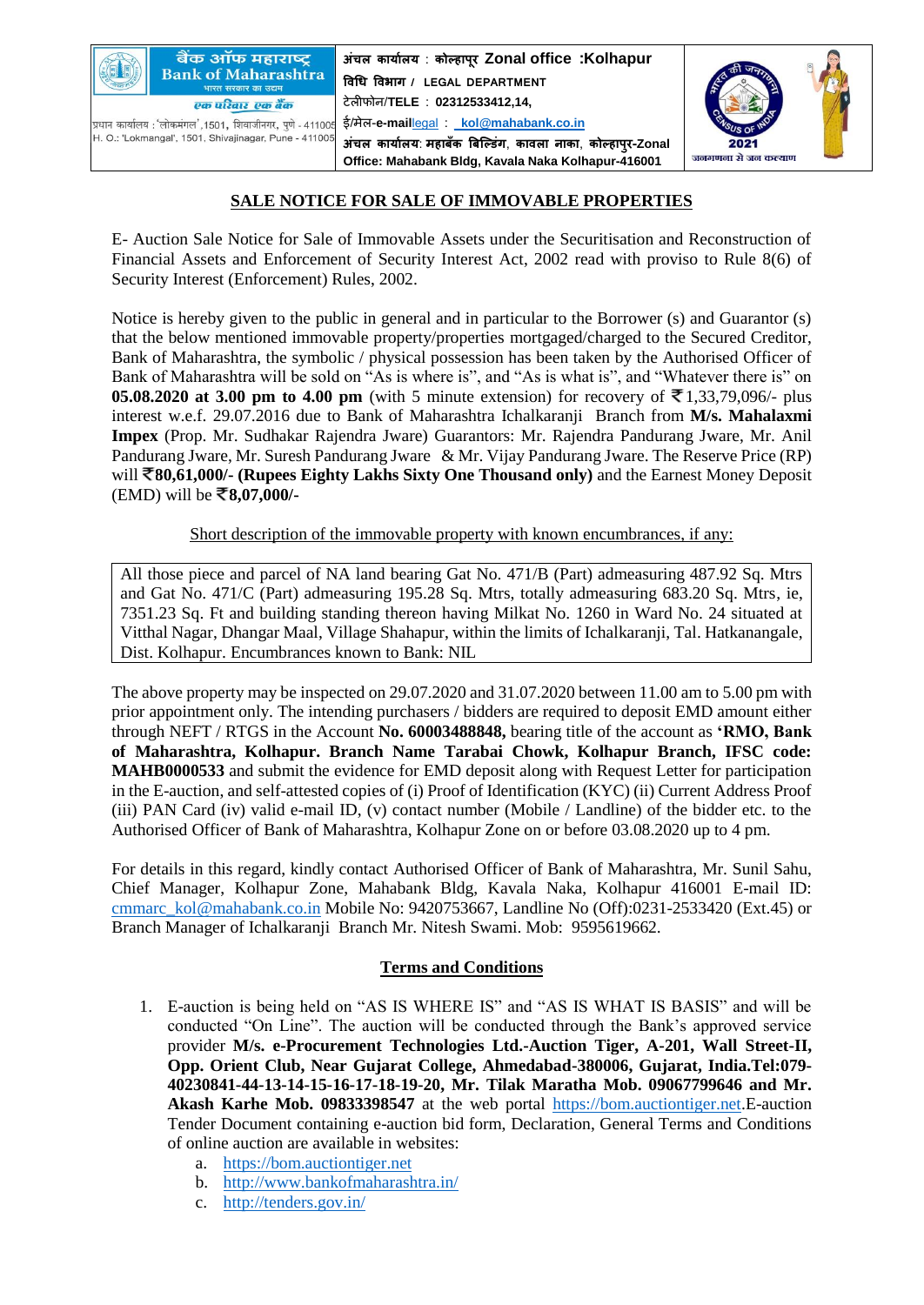- 2. To the best of knowledge and information of the Authorised Officer, there are no encumbrances on the properties. However, the intending bidders should make their own independent inquiries regarding the encumbrances, title of properties put on auction and claims/ rights/ dues/ affecting the property, prior to submitting their bid. The e-auction advertisement does not constitute and will not be deemed to constitute any commitment or any representation of the Bank. The property is being sold with all the existing and future encumbrances whether known or unknown to the Bank. The Authorised Officer/ Secured creditor shall not be responsible in any way for any third party claims/ rights/ dues.
- 3. The intending purchasers/bidders are required to deposit EMD NEFT / RTGS Transfer in the Account No. 60003488848, bearing title of the account as 'RMO, Bank of Maharashtra, Kolhapur. Branch Name Tarabai Chowk, Kolhapur Branch, IFSC code: MAHB0000533. PROPERTY LOT NO. & NAME OF THE BORROWER or by way of demand draft drawn in favour of Bank of Maharashtra – PROPERTY LOT No. & NAME OF THE BORROWER on any Nationalized or scheduled Bank, payable at Kolhapur.
- 4. Bidders shall hold a valid email ID (e-mail ID is absolutely necessary for the intending Bidder) as all the relevant information and allotment of ID & password by **M/s. e-Procurement Technologies Ltd.-Auction Tiger** may be conveyed through e-mail.
- 5. The intending bidder should submit the evidence for EMD deposit like UTR number along with Request Letter for participation in the E-auction, self-attested copies of (i) proof of Identification (KYC) viz. Voter ID Card/ Driving License/ Passport etc., (ii) Current Address – proof for communication, (iii) PAN card of the bidder , (iv) valid e-mail ID, (v) contact number (Mobile/Landline) of the bidder etc., to the Authorised Officer of Bank of Maharashtra, Zonal Office, Kolhapur by 03.08.2020 up to 4 pm (IST). Scanned copies of the original of these documents can also be submitted to e-mail ID of the Authorised Officer.
- 6. Names of the Eligible Bidders will be identified by the Bank of Maharashtra, Kolhapur Zonal Office, Address: Mahabank Building, Kawala Naka, Kolhapur- 416001 to participate in onlineauction on the portal [https://bom.auctiontiger.net.](https://bom.auctiontiger.net/) **M/s. e-Procurement Technologies Ltd.- Auction Tiger** will provide User ID & Password after due verification of PAN of the Eligible Bidders.
- 7. It shall be the responsibility of the interested bidders to inspect and satisfy themselves about the property before submission of the bid. The measurement of properties are approximate and mentioned as per available records however bidders are requested to personally verify at site and also from the records of the Revenue Authorities prior to participating in auction.
- 8. The e-Auction /bidding of above properties would be conducted exactly on the scheduled Date & Time as mentioned against each property by way of inter-se bidding amongst the bidders. The bidders shall improve their offer in multiple of the amount mentioned under the column "Bid Increment Amount" against each property. In case bid is placed in the last 5 minutes of the closing time of the e-auction, the closing time will automatically get extended for 5 minutes. The bidder who submits the highest bid amount (not below the Reserve Price) on closure of eauction process shall be declared as Successful Bidder and a communication to that effect will be issued through electronic mode which shall be subject to approval by the Authorised Officer/Secured Creditor.
- 9. The Earnest Money Deposit (EMD) of the successful bidder shall be retained towards part sale consideration and the EMD of unsuccessful bidders shall be refunded. The Earnest Money Deposit shall not bear any interest. The successful bidder shall have to deposit 25% of the sale price, immediately on acceptance of bid price by the Authorised Officer and the balance of the sale price on or before 15th day of sale or within such extended period as agreed upon in writing and solely at the discretion of the Authorised Officer. Default in deposit of amount by the successful bidder would entail forfeiture of the whole money, **already deposited and property shall be put to re-auction and the defaulting bidder shall have no claim/right in respect of property/amount.**
- 10. The prospective qualified bidders may avail online training on e-Auction from **M/s. e-Procurement Technologies Ltd.-Auction Tiger** prior to the date of e-Auction. Neither the